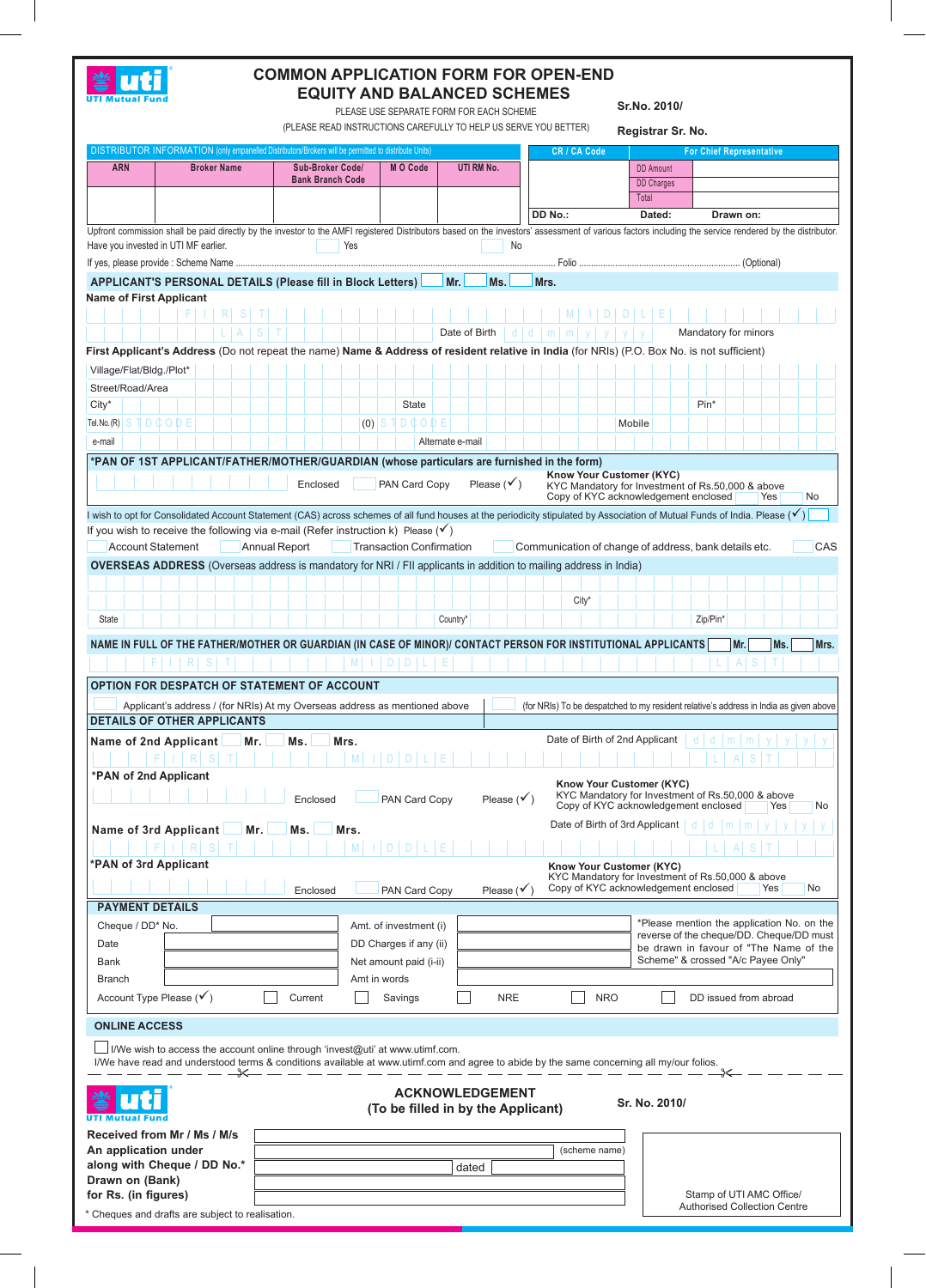| <b>INVESTMENT DETAILS (Please <math>\checkmark</math>)</b> |                                                                                                    |                 |                                                                                                                        |                        |                                                                    |                                                                                                                                                                                                                                                       |                 |                                                         |                                                                                                                           |                                                                           |                                                                                                                                                                                                                                                                                                                                                                                                                                                                                                                                                                                                                                                                                                                                                                                                                                                                                                                                                                     |  |  |  |  |  |  |  |  |
|------------------------------------------------------------|----------------------------------------------------------------------------------------------------|-----------------|------------------------------------------------------------------------------------------------------------------------|------------------------|--------------------------------------------------------------------|-------------------------------------------------------------------------------------------------------------------------------------------------------------------------------------------------------------------------------------------------------|-----------------|---------------------------------------------------------|---------------------------------------------------------------------------------------------------------------------------|---------------------------------------------------------------------------|---------------------------------------------------------------------------------------------------------------------------------------------------------------------------------------------------------------------------------------------------------------------------------------------------------------------------------------------------------------------------------------------------------------------------------------------------------------------------------------------------------------------------------------------------------------------------------------------------------------------------------------------------------------------------------------------------------------------------------------------------------------------------------------------------------------------------------------------------------------------------------------------------------------------------------------------------------------------|--|--|--|--|--|--|--|--|
| UTI-Contra Fund<br>UTI-Energy Fund<br>UTI-Equity Fund      | UTI-Balanced Fund<br>UTI-Banking Sector Fund<br>UTI-Dividend Yield Fund<br>UTI-Infrastructure Fund |                 |                                                                                                                        |                        | UTI-Master Index Fund<br>UTI-Master Value Fund<br>UTI-Mid Cap Fund | UTI-Leadership Equity Fund<br>UTI-Master Plus Unit Scheme<br>UTI-Mastershare Unit Scheme<br>Plan available only under UTI-Banking Sector Fund and UTI-Wealth Builder Fund Series II.                                                                  |                 | <b>UTI-MNC Fund</b><br>UTI-Nifty Index Fund<br>(SUNDER) | UTI-Opportunities Fund<br>UTI-Pharma & Healthcare Fund<br>S&P CNX NIFTY UTI NOTIONAL<br><b>DEpository Receipts Scheme</b> |                                                                           | UTI-Services Industries<br>Fund<br>UTI-Top 100 Fund<br>UTI-Transportation &<br>Logistics Fund<br>UTI-Wealth Builder Fund<br>Series II<br>Regular/Retail Plan   Institutional Plan (Minimum is Rs.5 crore under UTI-Banking Sector Fund and Rs.1 crore under UTI-Wealth Builder Fund Series II). (Default is Regular/Retail                                                                                                                                                                                                                                                                                                                                                                                                                                                                                                                                                                                                                                          |  |  |  |  |  |  |  |  |
|                                                            |                                                                                                    |                 |                                                                                                                        |                        |                                                                    | Plan. However, if the application is for amounts of Rs.5 crore/Rs.1 crore and above the default Plan is the Institutional Plan.)                                                                                                                      |                 |                                                         |                                                                                                                           |                                                                           |                                                                                                                                                                                                                                                                                                                                                                                                                                                                                                                                                                                                                                                                                                                                                                                                                                                                                                                                                                     |  |  |  |  |  |  |  |  |
| OPTION (for all schemes)                                   |                                                                                                    |                 | Growth                                                                                                                 |                        |                                                                    | Dividend Payout                                                                                                                                                                                                                                       |                 |                                                         |                                                                                                                           |                                                                           | Dividend Reinvestment (Default is growth option)                                                                                                                                                                                                                                                                                                                                                                                                                                                                                                                                                                                                                                                                                                                                                                                                                                                                                                                    |  |  |  |  |  |  |  |  |
|                                                            |                                                                                                    |                 | I wish to Opt for Systematic Investment Plan (SIP).                                                                    |                        |                                                                    | I wish to Opt for Automatic Trigger Facility.                                                                                                                                                                                                         |                 |                                                         |                                                                                                                           |                                                                           | (Investor opting for Systematic Investment Plan (SIP) & / or Automatic Trigger Facility may fill in separate form/s prescribed for the same & attach with this application form.                                                                                                                                                                                                                                                                                                                                                                                                                                                                                                                                                                                                                                                                                                                                                                                    |  |  |  |  |  |  |  |  |
|                                                            |                                                                                                    |                 | Builder Fund - Series II - Institutional Plan) - Please fill separate form.                                            |                        |                                                                    |                                                                                                                                                                                                                                                       |                 |                                                         |                                                                                                                           |                                                                           | Systematic Withdrawal Plan (available under Growth Option of all schemes except SUNDER, UTI-Banking Sector Fund - Institutional Plan & UTI-Wealth                                                                                                                                                                                                                                                                                                                                                                                                                                                                                                                                                                                                                                                                                                                                                                                                                   |  |  |  |  |  |  |  |  |
|                                                            |                                                                                                    |                 |                                                                                                                        |                        |                                                                    | <b>BANK PARTICULARS OF 1ST APPLICANT (Mandatory as per SEBI Guidelines)</b>                                                                                                                                                                           |                 |                                                         |                                                                                                                           |                                                                           |                                                                                                                                                                                                                                                                                                                                                                                                                                                                                                                                                                                                                                                                                                                                                                                                                                                                                                                                                                     |  |  |  |  |  |  |  |  |
| <b>Bank Name</b>                                           |                                                                                                    |                 |                                                                                                                        |                        |                                                                    |                                                                                                                                                                                                                                                       |                 |                                                         | <b>Branch</b>                                                                                                             |                                                                           |                                                                                                                                                                                                                                                                                                                                                                                                                                                                                                                                                                                                                                                                                                                                                                                                                                                                                                                                                                     |  |  |  |  |  |  |  |  |
| <b>Address</b>                                             |                                                                                                    |                 |                                                                                                                        |                        |                                                                    |                                                                                                                                                                                                                                                       |                 |                                                         | <b>MICR Code</b><br>(this is a 9-digit number next to your cheque number)                                                 |                                                                           |                                                                                                                                                                                                                                                                                                                                                                                                                                                                                                                                                                                                                                                                                                                                                                                                                                                                                                                                                                     |  |  |  |  |  |  |  |  |
|                                                            | City                                                                                               |                 |                                                                                                                        |                        |                                                                    | $Pin*$                                                                                                                                                                                                                                                | <b>IFS Code</b> |                                                         |                                                                                                                           |                                                                           |                                                                                                                                                                                                                                                                                                                                                                                                                                                                                                                                                                                                                                                                                                                                                                                                                                                                                                                                                                     |  |  |  |  |  |  |  |  |
| Account type (please $\checkmark$ )<br>Account No.         |                                                                                                    |                 | $\Box$ Savings                                                                                                         |                        | Current                                                            | <b>NRO</b>                                                                                                                                                                                                                                            |                 | <b>NRE</b>                                              |                                                                                                                           |                                                                           |                                                                                                                                                                                                                                                                                                                                                                                                                                                                                                                                                                                                                                                                                                                                                                                                                                                                                                                                                                     |  |  |  |  |  |  |  |  |
|                                                            |                                                                                                    |                 |                                                                                                                        |                        |                                                                    |                                                                                                                                                                                                                                                       |                 |                                                         |                                                                                                                           |                                                                           | Annual Income of First Individual Applicant (Please (V) L < 5 Lacs L > 5 Lacs - < 15 Lacs L > 15 Lacs - < 25 Lacs L > 25 Lacs * Denotes Mandatory Fields                                                                                                                                                                                                                                                                                                                                                                                                                                                                                                                                                                                                                                                                                                                                                                                                            |  |  |  |  |  |  |  |  |
|                                                            |                                                                                                    |                 | <b>GENERAL INFORMATION - Please (<math>\checkmark</math>) wherever applicable</b>                                      |                        |                                                                    |                                                                                                                                                                                                                                                       |                 |                                                         |                                                                                                                           |                                                                           |                                                                                                                                                                                                                                                                                                                                                                                                                                                                                                                                                                                                                                                                                                                                                                                                                                                                                                                                                                     |  |  |  |  |  |  |  |  |
| <b>Status</b>                                              |                                                                                                    |                 | Resident Individual                                                                                                    | Minor through guardian |                                                                    |                                                                                                                                                                                                                                                       |                 | <b>HUF</b>                                              |                                                                                                                           |                                                                           | Trust<br>Partnership                                                                                                                                                                                                                                                                                                                                                                                                                                                                                                                                                                                                                                                                                                                                                                                                                                                                                                                                                |  |  |  |  |  |  |  |  |
|                                                            |                                                                                                    | Company         |                                                                                                                        |                        | Sole Proprietorship                                                |                                                                                                                                                                                                                                                       |                 | Society                                                 |                                                                                                                           |                                                                           | <b>Body Corporate</b><br><b>AOP</b>                                                                                                                                                                                                                                                                                                                                                                                                                                                                                                                                                                                                                                                                                                                                                                                                                                                                                                                                 |  |  |  |  |  |  |  |  |
|                                                            |                                                                                                    | <b>BOI</b>      |                                                                                                                        |                        | <b>FII</b>                                                         |                                                                                                                                                                                                                                                       |                 | <b>NRI</b>                                              |                                                                                                                           |                                                                           | <b>Others</b>                                                                                                                                                                                                                                                                                                                                                                                                                                                                                                                                                                                                                                                                                                                                                                                                                                                                                                                                                       |  |  |  |  |  |  |  |  |
| <b>Mode of Holding</b>                                     |                                                                                                    | Single          |                                                                                                                        |                        | Anyone or survivor                                                 |                                                                                                                                                                                                                                                       |                 | Joint                                                   |                                                                                                                           |                                                                           |                                                                                                                                                                                                                                                                                                                                                                                                                                                                                                                                                                                                                                                                                                                                                                                                                                                                                                                                                                     |  |  |  |  |  |  |  |  |
| Occupation<br><b>Marital Status</b>                        |                                                                                                    | <b>Business</b> |                                                                                                                        |                        | Student                                                            |                                                                                                                                                                                                                                                       |                 | Agriculture                                             |                                                                                                                           |                                                                           | Self-employed<br>Professional                                                                                                                                                                                                                                                                                                                                                                                                                                                                                                                                                                                                                                                                                                                                                                                                                                                                                                                                       |  |  |  |  |  |  |  |  |
|                                                            |                                                                                                    | Housewife       |                                                                                                                        | Retired                |                                                                    |                                                                                                                                                                                                                                                       |                 | Service                                                 |                                                                                                                           |                                                                           | <b>Others</b>                                                                                                                                                                                                                                                                                                                                                                                                                                                                                                                                                                                                                                                                                                                                                                                                                                                                                                                                                       |  |  |  |  |  |  |  |  |
|                                                            |                                                                                                    |                 | Unmarried<br>Married                                                                                                   |                        |                                                                    |                                                                                                                                                                                                                                                       |                 | <b>Wedding Anniversary</b>                              |                                                                                                                           |                                                                           | $\Box$<br>$\mathbb M$<br>D<br>M                                                                                                                                                                                                                                                                                                                                                                                                                                                                                                                                                                                                                                                                                                                                                                                                                                                                                                                                     |  |  |  |  |  |  |  |  |
| <b>NOMINATION DETAILS</b>                                  |                                                                                                    |                 |                                                                                                                        |                        |                                                                    |                                                                                                                                                                                                                                                       |                 |                                                         |                                                                                                                           |                                                                           |                                                                                                                                                                                                                                                                                                                                                                                                                                                                                                                                                                                                                                                                                                                                                                                                                                                                                                                                                                     |  |  |  |  |  |  |  |  |
|                                                            |                                                                                                    |                 |                                                                                                                        |                        |                                                                    |                                                                                                                                                                                                                                                       |                 |                                                         |                                                                                                                           |                                                                           | I/We hereby nominate the undermentioned Nominee to receive the amounts to my / our credit in the event of my / our death. I/We also understand that all payments<br>and settlements made to such Nominee and signature of the Nominee acknowledging receipt thereof, shall be a valid discharge by the AMC / Mutual Fund / Trustee.                                                                                                                                                                                                                                                                                                                                                                                                                                                                                                                                                                                                                                 |  |  |  |  |  |  |  |  |
|                                                            |                                                                                                    |                 | Name and address of Nominee                                                                                            |                        |                                                                    |                                                                                                                                                                                                                                                       |                 |                                                         |                                                                                                                           |                                                                           | To be furnished in case nominee is a minor                                                                                                                                                                                                                                                                                                                                                                                                                                                                                                                                                                                                                                                                                                                                                                                                                                                                                                                          |  |  |  |  |  |  |  |  |
| Name                                                       |                                                                                                    |                 |                                                                                                                        |                        |                                                                    |                                                                                                                                                                                                                                                       |                 | Name of the guardian:                                   |                                                                                                                           |                                                                           |                                                                                                                                                                                                                                                                                                                                                                                                                                                                                                                                                                                                                                                                                                                                                                                                                                                                                                                                                                     |  |  |  |  |  |  |  |  |
|                                                            |                                                                                                    |                 |                                                                                                                        |                        |                                                                    |                                                                                                                                                                                                                                                       |                 |                                                         |                                                                                                                           |                                                                           |                                                                                                                                                                                                                                                                                                                                                                                                                                                                                                                                                                                                                                                                                                                                                                                                                                                                                                                                                                     |  |  |  |  |  |  |  |  |
| Date of Birth<br>(in case nominee is a minor)              |                                                                                                    |                 |                                                                                                                        |                        |                                                                    |                                                                                                                                                                                                                                                       |                 | Address of guardian                                     |                                                                                                                           |                                                                           |                                                                                                                                                                                                                                                                                                                                                                                                                                                                                                                                                                                                                                                                                                                                                                                                                                                                                                                                                                     |  |  |  |  |  |  |  |  |
| Address                                                    |                                                                                                    |                 |                                                                                                                        |                        |                                                                    |                                                                                                                                                                                                                                                       |                 | Signature of nominee/guardian<br>(For minor)            |                                                                                                                           |                                                                           |                                                                                                                                                                                                                                                                                                                                                                                                                                                                                                                                                                                                                                                                                                                                                                                                                                                                                                                                                                     |  |  |  |  |  |  |  |  |
|                                                            |                                                                                                    |                 |                                                                                                                        |                        |                                                                    |                                                                                                                                                                                                                                                       |                 |                                                         |                                                                                                                           |                                                                           | Investors who wish to nominate two or three persons may fill in the separate form prescribed for the same and attach it with this application form.                                                                                                                                                                                                                                                                                                                                                                                                                                                                                                                                                                                                                                                                                                                                                                                                                 |  |  |  |  |  |  |  |  |
|                                                            |                                                                                                    |                 | <b>DECLARATION AND SIGNATURES OF APPLICANT/S</b><br>Funds from amongst which the Scheme is being recommended to me/us. |                        |                                                                    | I/We have not received nor been induced by any rebate or gifts, directly or indirectly in making investments.<br>The undertake to provide further details of source of funds and any such other relevant documents, if called for by UTI Mutual Fund. |                 |                                                         |                                                                                                                           |                                                                           | I/We have read and understood the contents of the Scheme Information Document, Statement of Additional Information and Key Information Memorandum, addenda issued till date and<br>apply to the Trustee of UTI Mutual Fund as indicated above. I/We agree to abide by the terms and conditions, rules and regulations of the scheme as on the date of investment. I/We<br>undertake to confirm that this investment has been duly authorised by appropriate authorities in terms of all relevant documents and procedural requirements.<br>The ARN holder has disclosed to me/us all the commissions (in the form of trail commission or any other mode), payable to him for the different competing Schemes of various Mutual<br>This confirm that we are Non-Residents of Indian Nationality/Origin and that the funds are remitted from abroad through approved banking channels or from my / our NRE / NRO Account.<br>IMA undertake to provide further details |  |  |  |  |  |  |  |  |
|                                                            |                                                                                                    |                 | Signature of 1st Applicant / Guardian<br>Name of the 1st Authorised Signatory                                          |                        |                                                                    | Name of the 2nd Authorised Signatory                                                                                                                                                                                                                  |                 | <b>Signature of 2nd Applicant</b>                       |                                                                                                                           | <b>Signature of 3rd Applicant</b><br>Name of the 3rd Authorised Signatory |                                                                                                                                                                                                                                                                                                                                                                                                                                                                                                                                                                                                                                                                                                                                                                                                                                                                                                                                                                     |  |  |  |  |  |  |  |  |
|                                                            |                                                                                                    |                 |                                                                                                                        |                        |                                                                    |                                                                                                                                                                                                                                                       |                 |                                                         |                                                                                                                           |                                                                           |                                                                                                                                                                                                                                                                                                                                                                                                                                                                                                                                                                                                                                                                                                                                                                                                                                                                                                                                                                     |  |  |  |  |  |  |  |  |
|                                                            |                                                                                                    |                 |                                                                                                                        |                        |                                                                    |                                                                                                                                                                                                                                                       |                 |                                                         |                                                                                                                           |                                                                           |                                                                                                                                                                                                                                                                                                                                                                                                                                                                                                                                                                                                                                                                                                                                                                                                                                                                                                                                                                     |  |  |  |  |  |  |  |  |
| Notes:                                                     |                                                                                                    |                 |                                                                                                                        |                        |                                                                    |                                                                                                                                                                                                                                                       |                 |                                                         |                                                                                                                           |                                                                           |                                                                                                                                                                                                                                                                                                                                                                                                                                                                                                                                                                                                                                                                                                                                                                                                                                                                                                                                                                     |  |  |  |  |  |  |  |  |
| 1.<br>2.<br>3.<br>4.                                       |                                                                                                    |                 |                                                                                                                        |                        |                                                                    | If the application is incomplete and any other requirement is not fulfilled, the application is liable to be rejected.<br>quoting serial number, date of acknowledgement and the name of the accepting authority.                                     |                 |                                                         |                                                                                                                           |                                                                           | In case the applicant does not receive the Statement of Account within 30 days from the date of acceptance of the application, he/she may please write to the Registrar<br>Please ensure that all PAN details are given, failing which your application will be rejected (PAN not applicable for Micro SIP).<br>All communications relating to issue of Statement of Account, Change in Name, Address or Bank Particulars, Nomination, Redemption, Death Claims, etc., may                                                                                                                                                                                                                                                                                                                                                                                                                                                                                          |  |  |  |  |  |  |  |  |
|                                                            | please be addressed to the Registrar:                                                              |                 |                                                                                                                        |                        |                                                                    |                                                                                                                                                                                                                                                       |                 |                                                         |                                                                                                                           |                                                                           |                                                                                                                                                                                                                                                                                                                                                                                                                                                                                                                                                                                                                                                                                                                                                                                                                                                                                                                                                                     |  |  |  |  |  |  |  |  |

 $\overline{\phantom{a}}$ 

 $\begin{array}{c} \hline \end{array}$ 

**M/s. Karvy Computershare Pvt. Ltd.** Narayani Mansion, H. No. 1-90-2/10/E, Vittalrao Nagar, Madhapur, Hyderabad - 500 081 Tel.: 040-23421944 to 47 • Fax: 040-23115503 • Email: uti@karvy.com